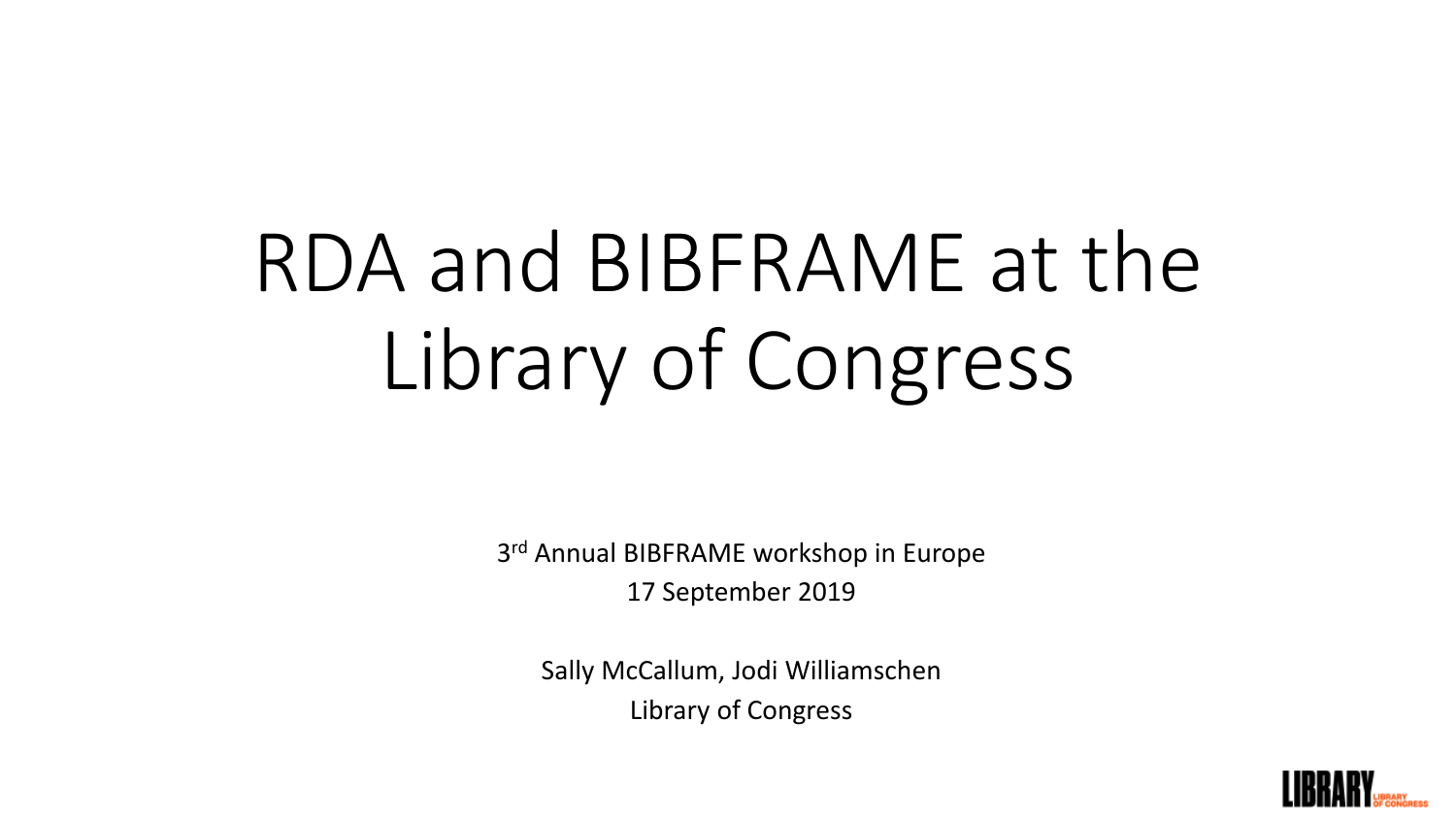## Agenda

- General framework
- Correspondence of BIBFRAME and RDA elements
- Coordination of BIBFRAME Editor with RDA
- RDA vocabularies adapted
- Flexible use of Work/Expressions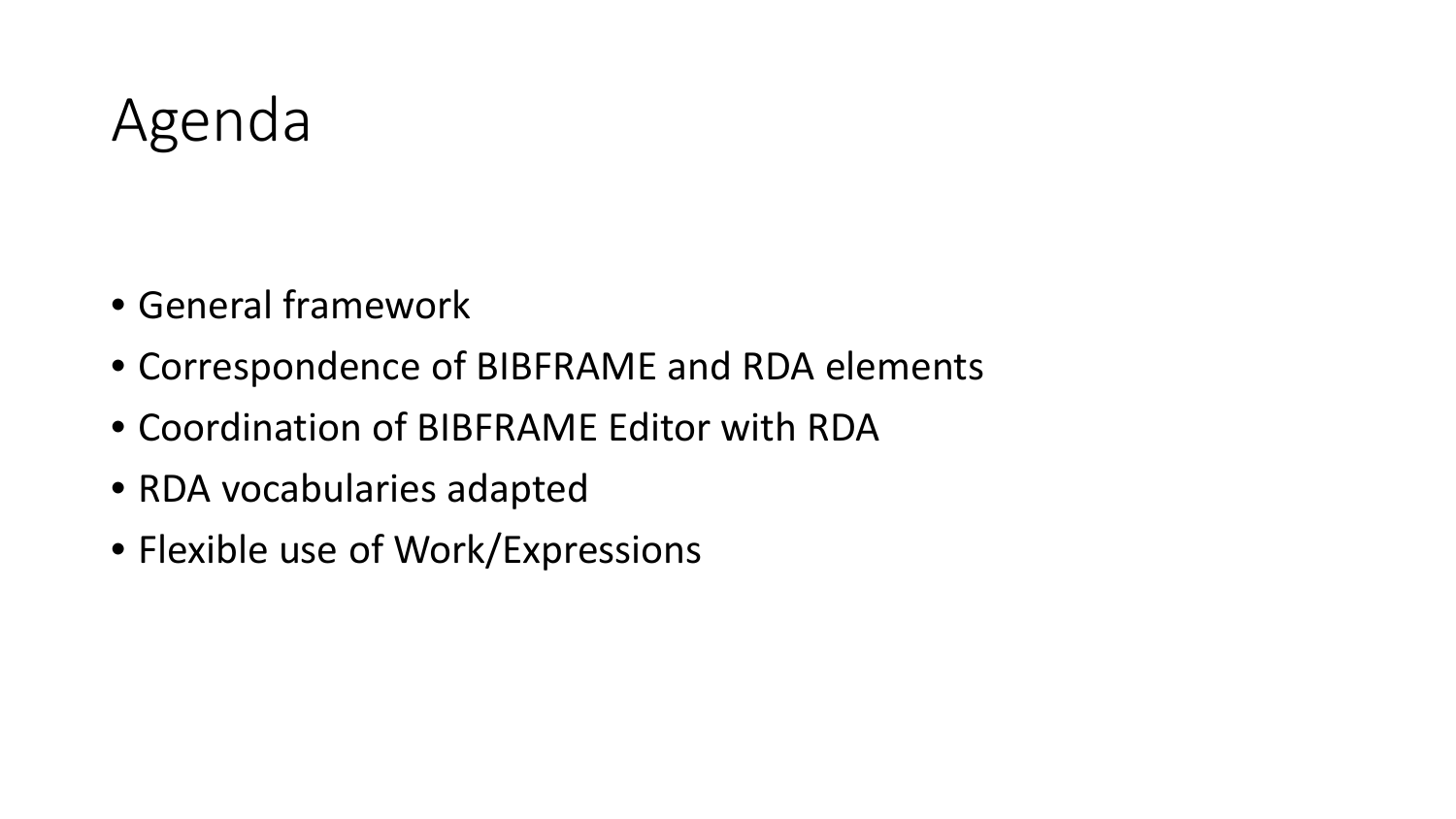# Library of Congress obligations

- LC is a major supplier of cataloging data for use by the library community using MARC and soon BIBFRAME
- Its bibliographic system must create descriptions and enable bibliographic access to 270,000 new works added to the LC collections each year
- Its files reflect many cataloging guidelines, but RDA is primarily used today
- LC has several important "influences" for its cataloging guidelines RDA, the MARC community, the Program for Cooperative Cataloging participants, and the Library's next generation platform.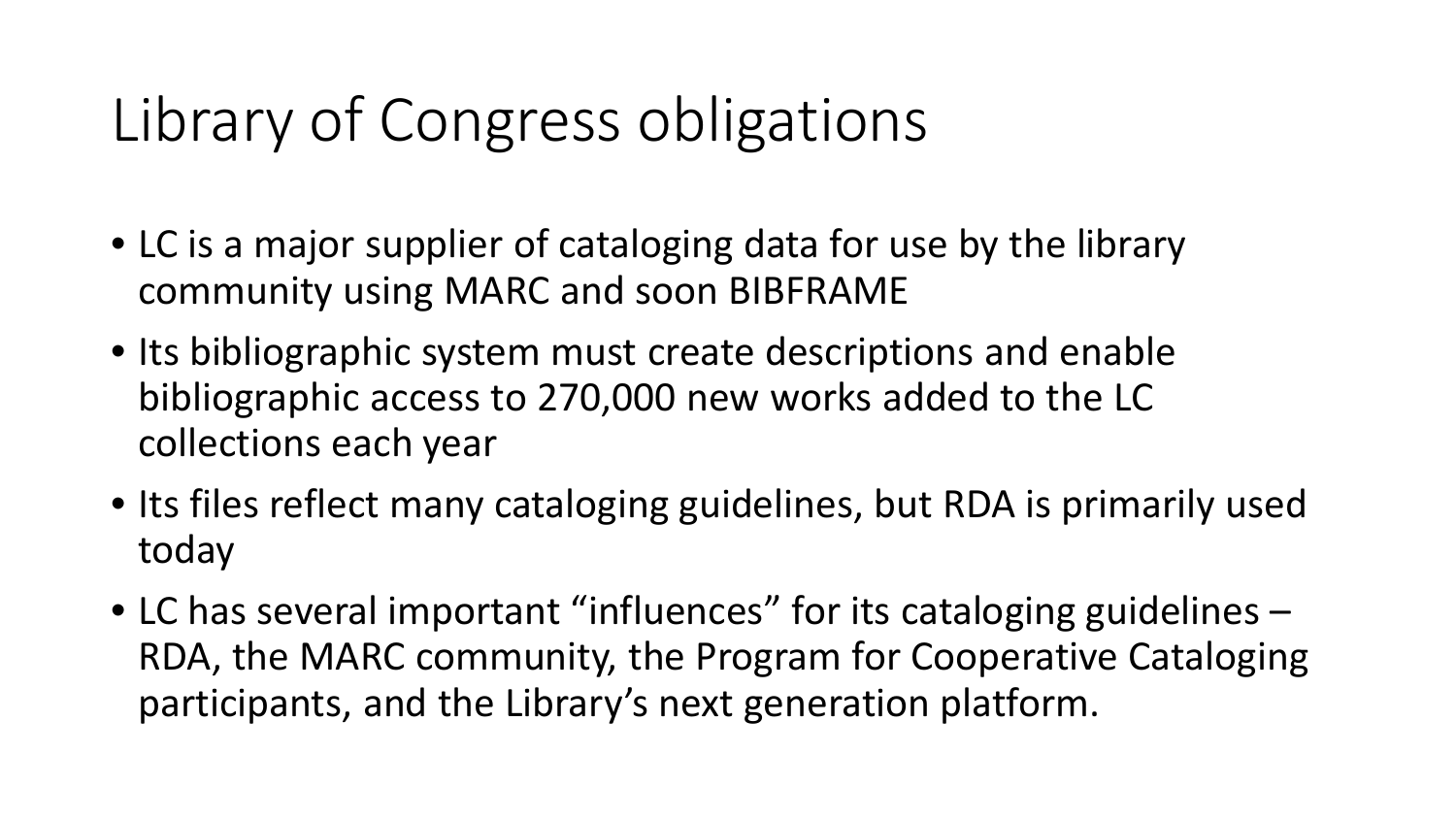# BIBFRAME for description framework

- Creation of a resource surrogate is made up of descriptive data, subject data, administrative data, system related data.
- While BIBFRAME is cataloging rule agnostic, RDA can clearly be seen in the ontology
- Thus RDA works best for descriptive data because it was the primary influence on BIBFRAME in that area
- On the other hand, our catalogers must fit new resource descriptions into a file that shows a variety of descriptive practices
	- AACR and earlier cataloging rules
	- Specialized media guidelines
	- Brief and full descriptions
	- Various non-Latin script techniques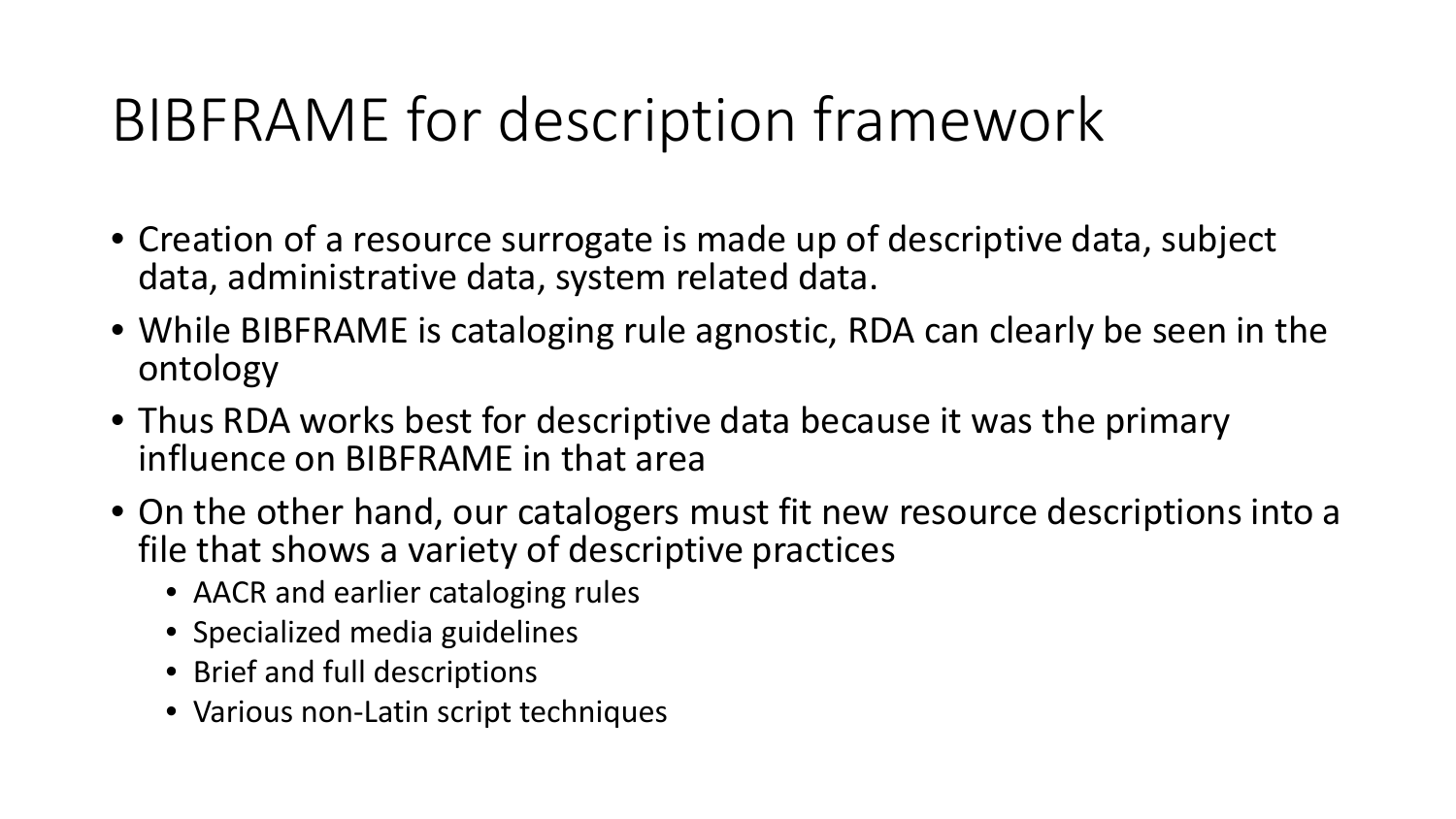### RDA and BIBFRAME match

#### 6.4 **Date of Work MLA DACH**

#### **CORE ELEMENT**

Date of work is a core element to identify a treaty. Date of work is also a core element when needed to differentiate a work from another work with the same title or from the name of an agent. 2012/04

#### **Basic Instructions on Recording Date of Work**  $6.4.1$

### 6.4.1.1 Scope 2015/04

date of workv: An earliest date associated with a work.

If no specific date can be identified as the date the work was created, treat the date of the earliest known manifestation embodying the work as the date of work.

For instructions on date of promulgation of a law, etc., see 6.20.2 RDA.

For instructions on date of a treaty, see 6.20.3 RDA.

6.4.1.2 Sources of Information

Take information on a date of work from any source.

For many BIBFRAME elements there is a one-to-one match between RDA and **BIBFRAME** 

| <b>Property:</b>       | originDate                                                 |
|------------------------|------------------------------------------------------------|
| URI:                   | http://id.loc.gov/ontologies/bibframe/originDate           |
| Label:                 | Associated title date                                      |
| Definition:            | Date or date range associated with the creation of a Work. |
| SubProperty Of:        | date                                                       |
| Used with:             | Work                                                       |
| <b>Expected Value:</b> | rdfs:Literal                                               |
| <b>Change Notes:</b>   | 2016-04-21 (New)                                           |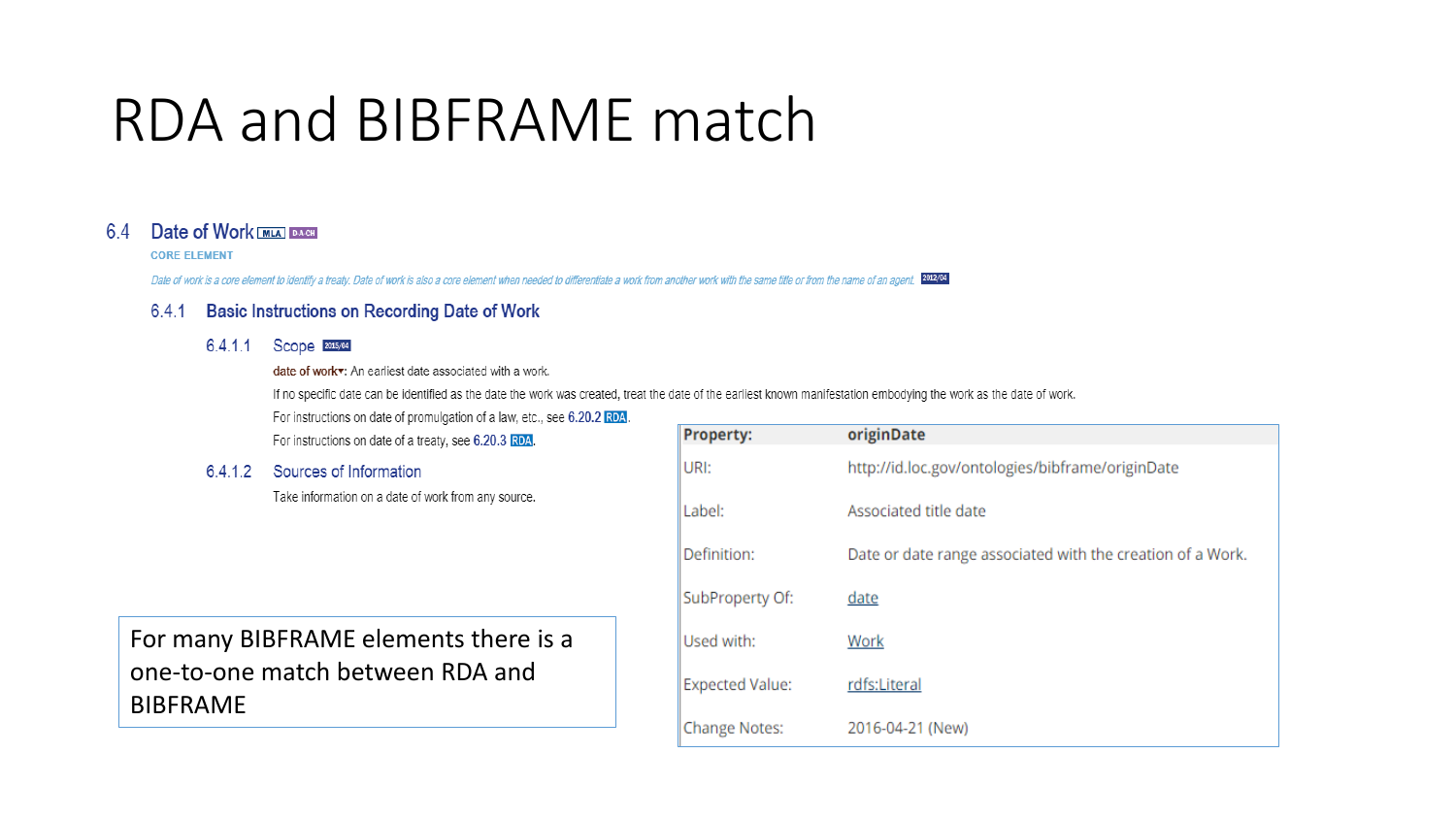### RDA: BIBFRAME: Or grouped under a single BIBFRAME entity

+ 2.7 Production Statement +2.8 Publication Statement + 2.9 Distribution Statement + 2.10 Manufacture Statement

For RDF and editorial screens, separate elements in RDA may be grouped under a single BIBFRAME property with classes and subclasses

| <b>Property:</b>       | provisionActivity                                                                                                                         |
|------------------------|-------------------------------------------------------------------------------------------------------------------------------------------|
| URI:                   | http://id.loc.gov/ontologies/bibframe/provisionActivity                                                                                   |
| Label:                 | Provision activity                                                                                                                        |
| Definition:            | Place, name, and/or date information relating to the publication, printing, distribution, issue, release, production, etc. of a resource. |
| Used with:             | Instance                                                                                                                                  |
| <b>Expected Value:</b> | <b>ProvisionActivity</b>                                                                                                                  |
| Class:                 | <b>ProvisionActivity</b>                                                                                                                  |
| URI:                   | http://id.loc.gov/ontologies/bibframe/ProvisionActivity                                                                                   |
| Label:                 | Provider entity                                                                                                                           |
| Definition:            | Information about the agent or place relating to the publication, printing, distribution, issue, release, or production of a resource.    |
| Used with:             | provisionActivity                                                                                                                         |
| SubClassed As:         | <b>Distribution</b><br>Manufacture<br>Publication<br>Production                                                                           |
| <b>Change Notes:</b>   | 2016-04-21 (New)                                                                                                                          |
|                        | [back to class list] [back to top]                                                                                                        |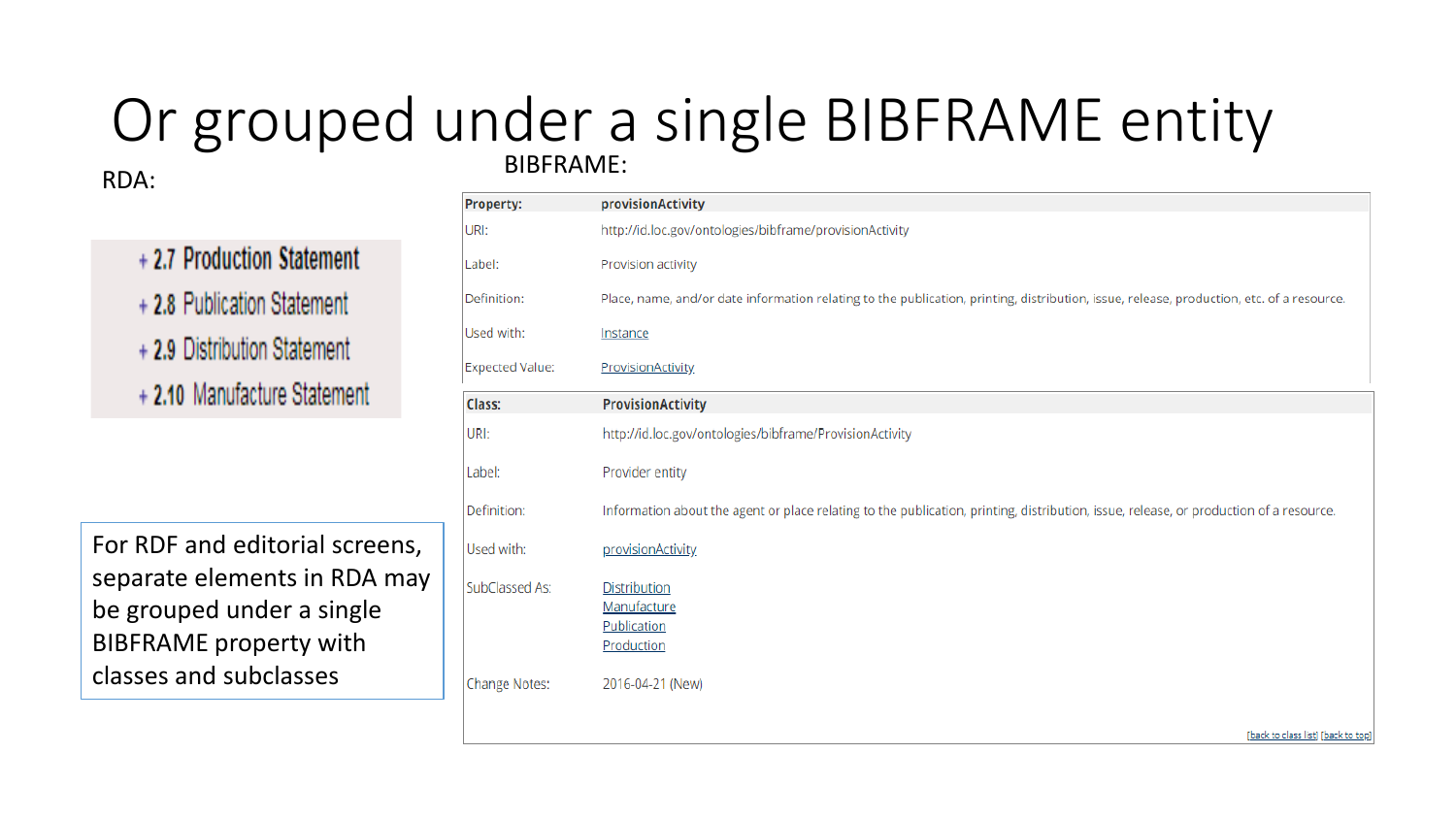# Or one RDA element may lead to two **BIBFRAME** properties

#### $7.3$ **Coverage of Content LEPROPS**

 $7.3.1$ **Basic Instructions on Recording Coverage of Content** 

> $7.3.1.1$ Scope

> > coverage of contentv: A chronological or geographic coverage of the content of a work.

| <b>Property:</b>       | temporalCoverage                                       |
|------------------------|--------------------------------------------------------|
| URI:                   | http://id.loc.gov/ontologies/bibframe/temporalCoverage |
| Label:                 | Temporal coverage                                      |
| Definition:            | Time period coverage of the content of the resource.   |
| Used with:             | Work                                                   |
| <b>Expected Value:</b> | rdfs:Literal                                           |

| <b>Property:</b>       | <i><b>AgeographicCoverage</b></i>                        |
|------------------------|----------------------------------------------------------|
| URI:                   | http://id.loc.gov/ontologies/bibframe/geographicCoverage |
| Label:                 | Geographic coverage                                      |
| Definition:            | Geographic coverage of the content of the resource.      |
| Used with:             | Work                                                     |
| <b>Expected Value:</b> | GeographicCoverage                                       |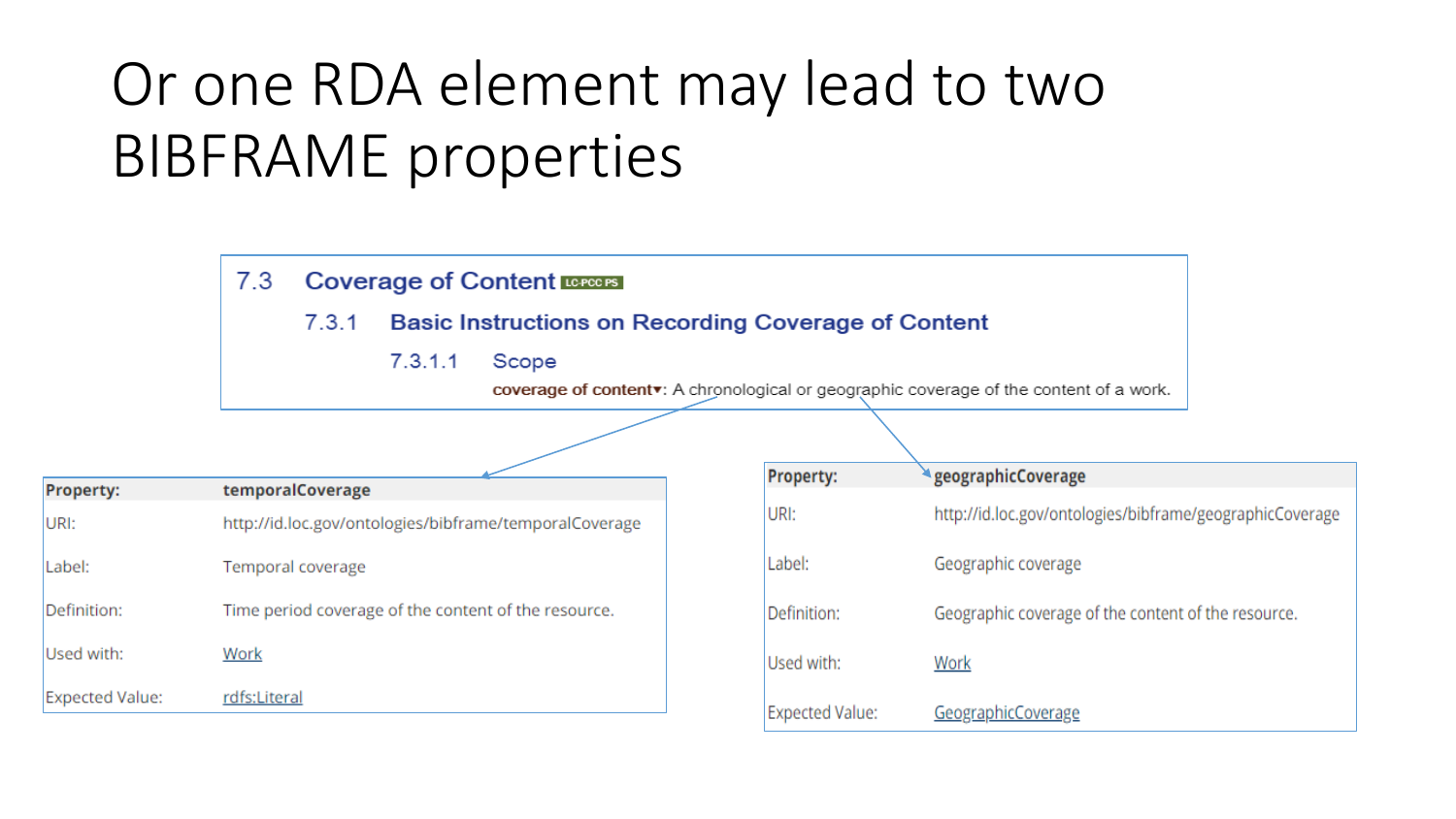# Coordination of Editor labels with RDA

• Labels have direct links to RDA Toolkit from Editor elements where feasible

|     |                                                                                                                                                                                                                                                                   |         | Form of Work (RDA 6.3)                                                                                                                                                                                         | Form/Genre                                                                                                                                                         |
|-----|-------------------------------------------------------------------------------------------------------------------------------------------------------------------------------------------------------------------------------------------------------------------|---------|----------------------------------------------------------------------------------------------------------------------------------------------------------------------------------------------------------------|--------------------------------------------------------------------------------------------------------------------------------------------------------------------|
|     |                                                                                                                                                                                                                                                                   |         | Date of Work (RDA 6.4)                                                                                                                                                                                         | Date of Work (RDA 6.4)                                                                                                                                             |
|     |                                                                                                                                                                                                                                                                   |         | Place of Origin of the Work (RDA 6.5)                                                                                                                                                                          | Place Associated with a Work                                                                                                                                       |
| 6.4 | <b>Date of Work [MLA] DACH</b><br><b>CORE ELEMENT</b><br>Date of work is a core element to identify a treaty. Date of work is also a core element when needed to differentiate a work from another work with the same title or from the name of an agent. 2012/04 |         |                                                                                                                                                                                                                |                                                                                                                                                                    |
|     | 6.4.1                                                                                                                                                                                                                                                             |         | <b>Basic Instructions on Recording Date of Work</b>                                                                                                                                                            |                                                                                                                                                                    |
|     |                                                                                                                                                                                                                                                                   | 6.4.1.1 | Scope 2015/04<br>date of work •: An earliest date associated with a work.<br>For instructions on date of promulgation of a law, etc., see 6.20.2 RDA.<br>For instructions on date of a treaty, see 6.20.3 RDA. | If no specific date can be identified as the date the work was created, treat the date of the earliest known manifestation embodying the work as the date of work. |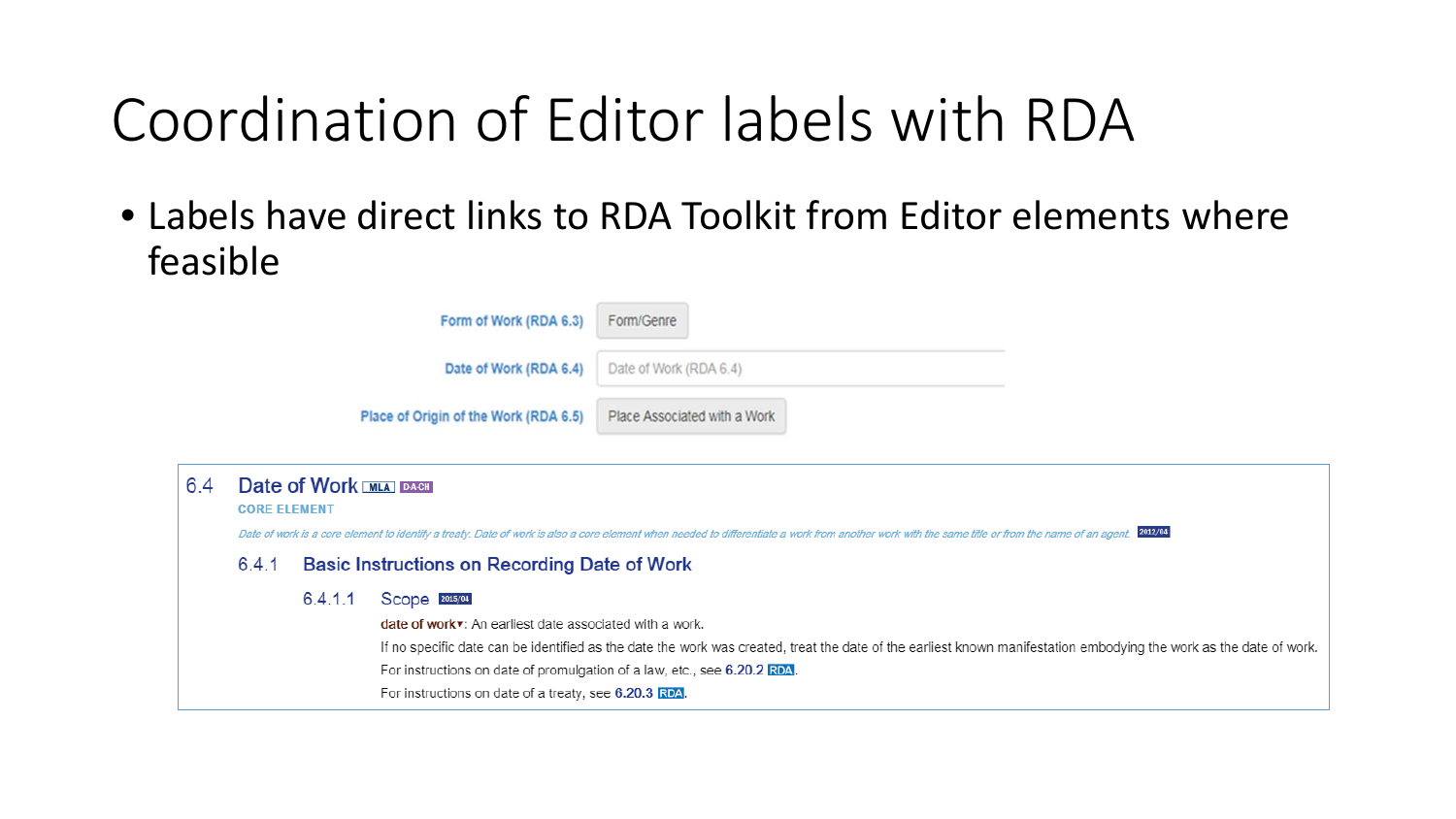# Coordination of Editor labels with RDA

- Labels in editor originally included the RDA instruction number
- Initially popular and a good learning device

| <b>Statement of Responsibility Relating to Title Proper</b> |                        | Statement of Responsibility Relating to Title Proper (RDA 2.4.2) |
|-------------------------------------------------------------|------------------------|------------------------------------------------------------------|
| (RDA 2.4.2)                                                 |                        |                                                                  |
|                                                             |                        |                                                                  |
| Form of Work (RDA 6.3)                                      | Form/Genre             |                                                                  |
| Date of Work (RDA 6.4)                                      | Date of Work (RDA 6.4) |                                                                  |
| Place of Origin of the Work (RDA 6.5)                       |                        | Place Associated with a Work                                     |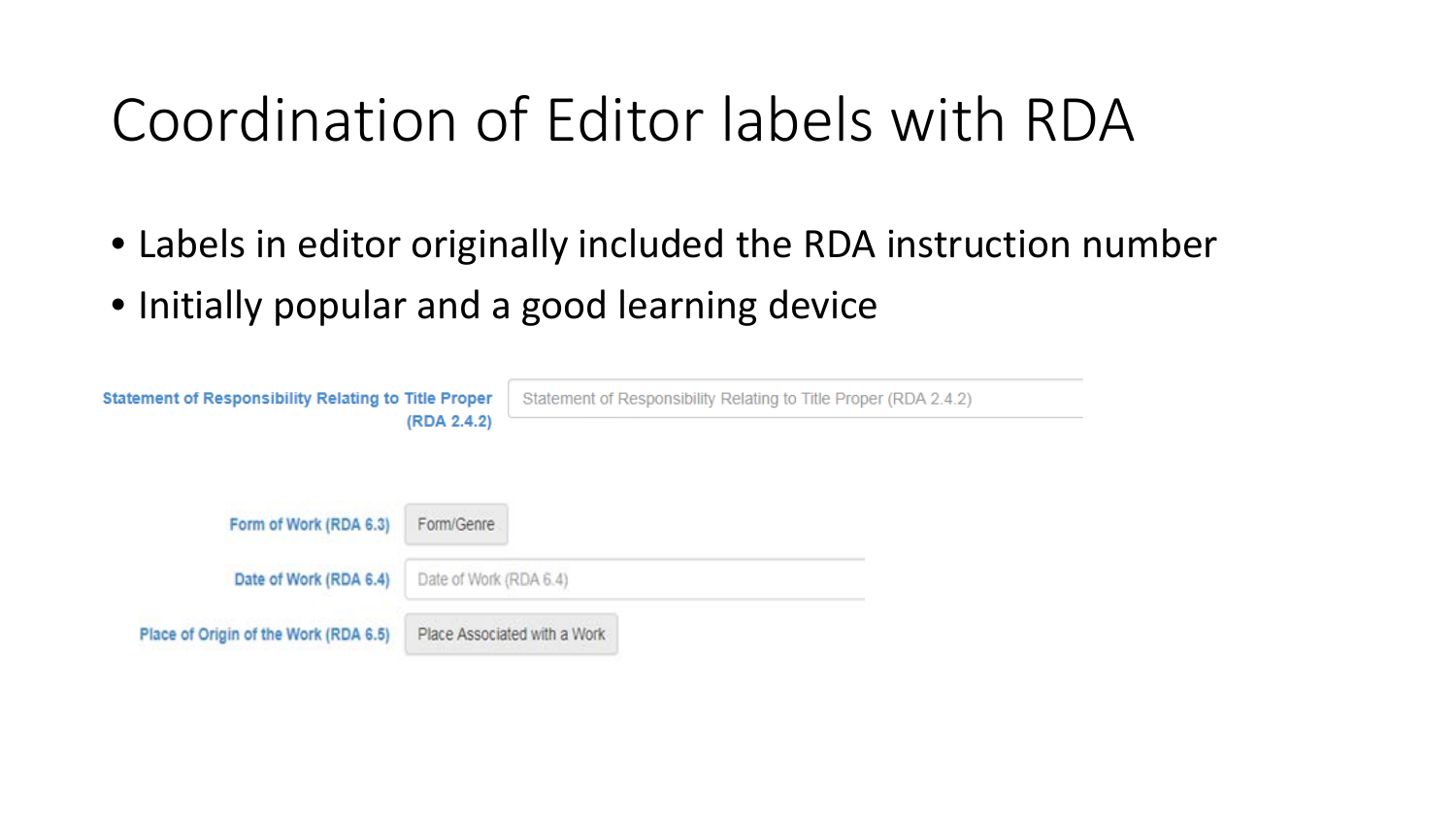# Label changes based on cataloger input

- RDA instruction numbers were removed from labels and some labels were shortened
- Catalogers indicated that they prefer shorter labels

**Statement of Responsibility Relating to Title Proper** (RDA 2.4.2)

Statement of Responsibility Relating to Title Proper (RDA 2.4.2)

**Statement of Responsibility**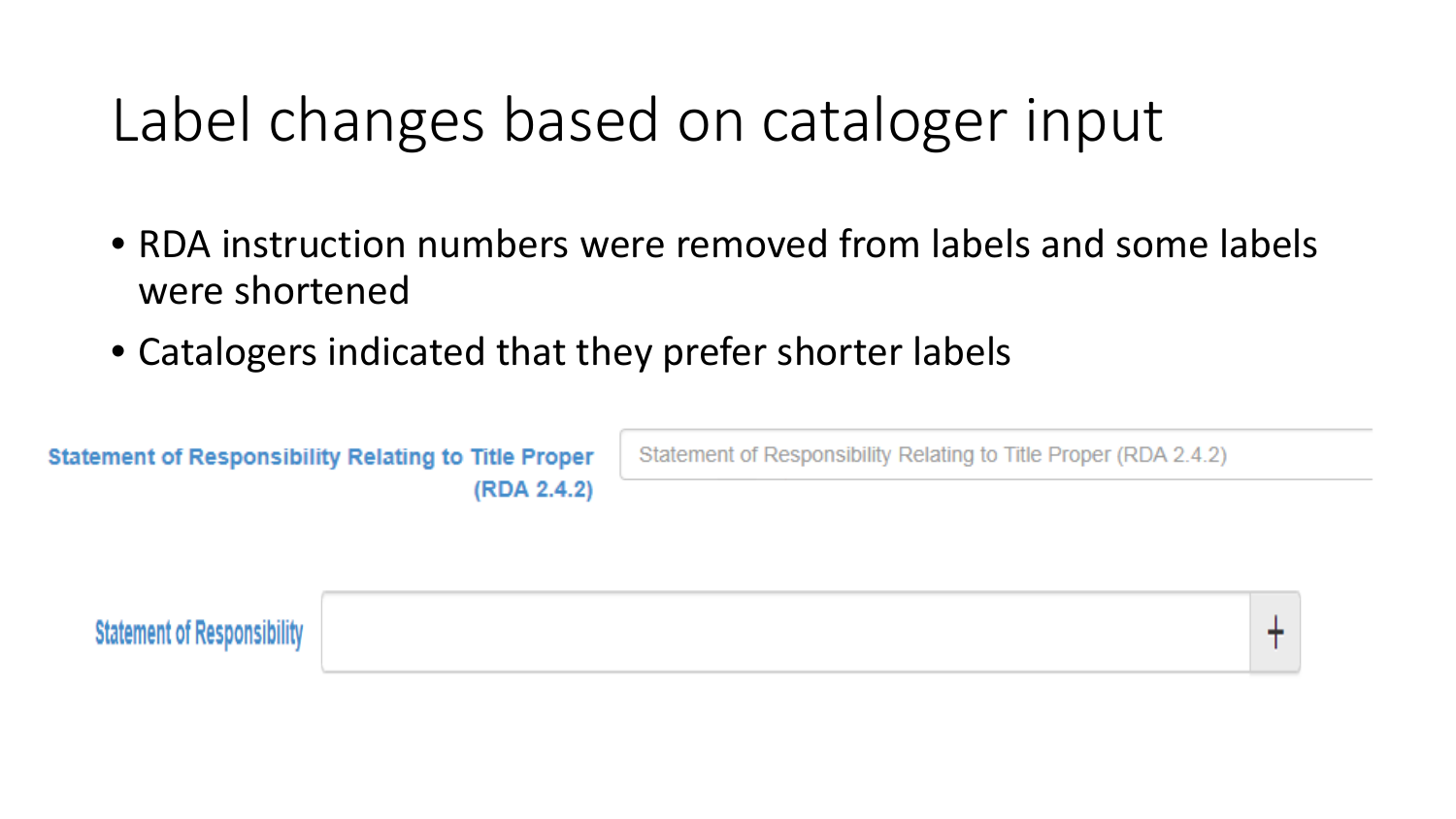### RDA vocabularies adapted

- RDF for lists used at LC are in [http://id.loc.gov](http://id.loc.gov/)
- Term lists from RDA were added to [http://id.loc.gov](http://id.loc.gov/)
- Already using the RDA lists by writing literal terms in MARC 3XX fields -- increased consistency of terms by using URIs in BIBFRAME Editor

| <b>Regional Encoding</b> |                   |              |
|--------------------------|-------------------|--------------|
| Lookup                   |                   | Save changes |
|                          | mregencoding      |              |
|                          | all (all)         |              |
|                          | region1 (region1) |              |
|                          | region2 (region2) |              |

• ID.loc.gov lists are generally 1-to-1 with RDA lists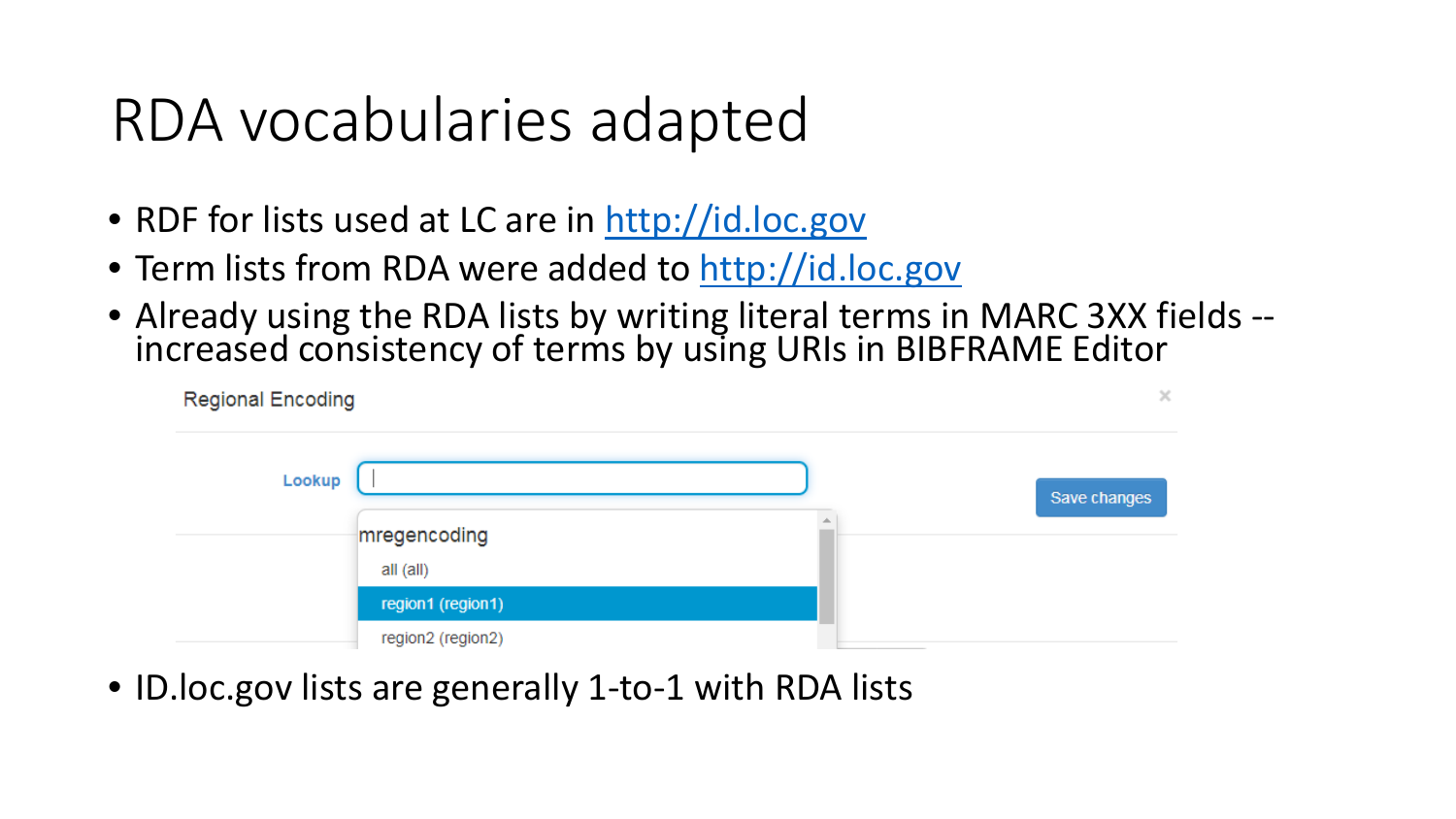# RDA vocabularies adapted

### **RDA Broadcast Standard**

A system used to format a video resource for television broadcast.

|  |  |  | Number of concepts: | 4 |
|--|--|--|---------------------|---|
|--|--|--|---------------------|---|

| URIt                      | http://rdaregistry.info/termList/broadcastStand  |
|---------------------------|--------------------------------------------------|
| Namespace:                | http://rdaregistry.info/termList/broadcastStand/ |
| Suggested prefix*:        | rdabs                                            |
| Example curie:            | rdabs: 1001                                      |
| * registered at prefix.cc |                                                  |

### **Values Index**

Show  $25 \times$  entries

| # | <b>CURIE</b>          | Label                  | <b>Definition</b>                             |
|---|-----------------------|------------------------|-----------------------------------------------|
| # |                       | rdabs:1001 "HDTV" @en  | "A broadcast standar                          |
|   |                       | rdabs:1002 "NTSC"@en   | "A broadcast standar<br>East, named after the |
|   | rdabs:1003  "PAL" @en |                        | "A broadcast standar<br>625-line / 25 frame p |
|   |                       | rdabs:1004 "SECAM" @en | "A broadcast standar<br>Séquentiel couleur a  |

### **MARC Broadcast Standard List**

### URI(s)

- http://id.loc.gov/vocabulary/mbroadstd

### **Instance Of**

- MADS/RDF MADSScheme
- SKOS ConceptScheme

### **Scheme Members**

- HDTV
- NTSC
- PAL
- SECAM

**Change Notes** - 2017-12-07: new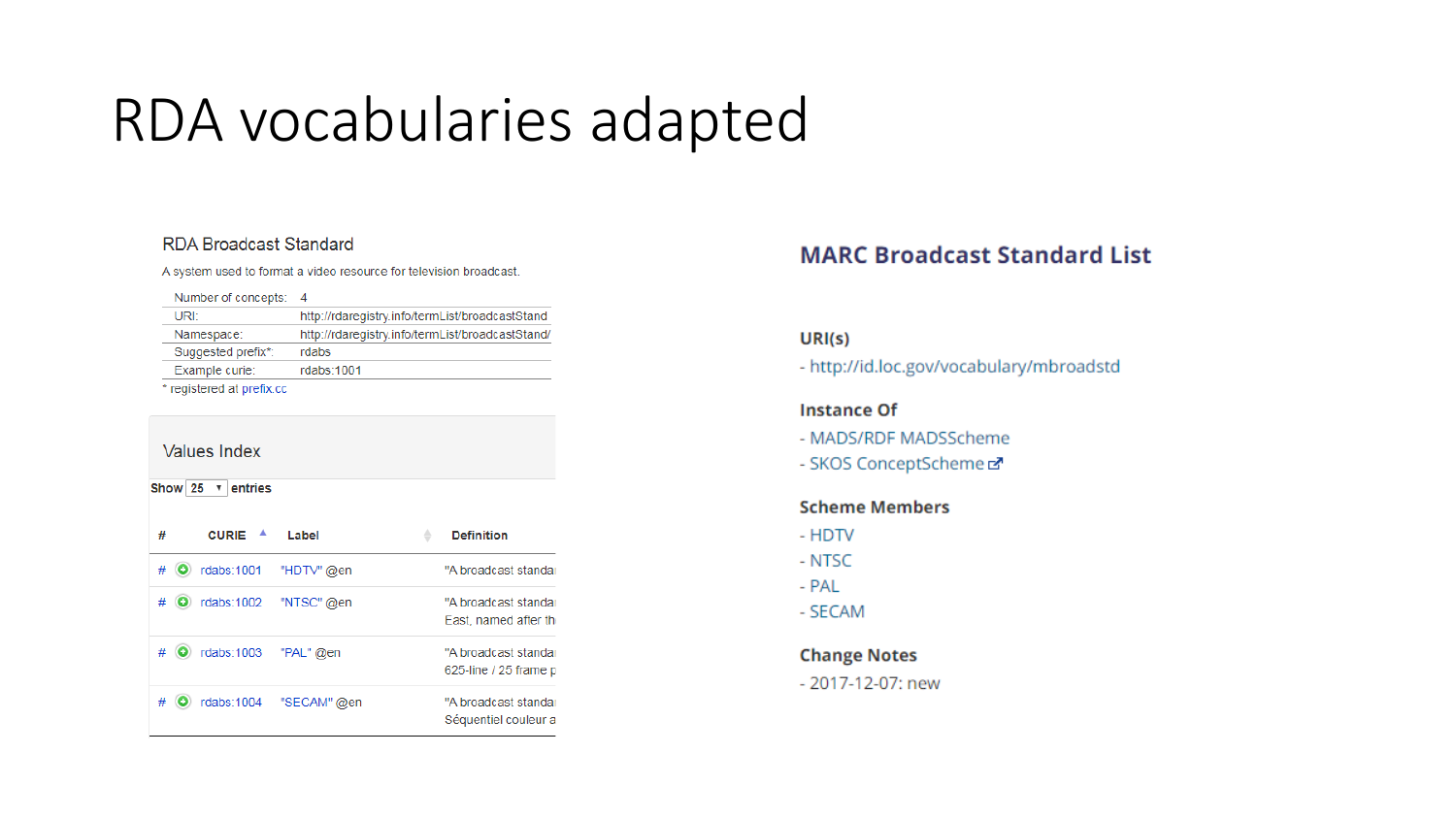### RDA vocabularies augmented based on cataloger request **Special Playback Characteristics**

### RDA Special Playback Characteristic

An equalization system, noise reduction system, etc., used in making an audio recording.

- # O rdaspc:1001 "CCIR encoded" @en
- # O rdaspc:1002 "CX encoded" @en
- rdaspc:1003 "dbx encoded" @en  $\odot$
- $\bullet$  rdaspc: 1004 "Dolby" @en  $#$
- rdaspc:1005 "Dolby-A encoded" @en  $\odot$
- **O** rdaspc: 1006 "Dolby-B encoded" @en  $#$
- **O** rdaspc:1007 "Dolby-C encoded" @en  $#$

#### O rdaspc:1008 "LPCM" @en

rdaspc: 1009  $\odot$ "NAB standard" @en #

Equalization system, noise reduction system, etc., used in the making of an audio recording

#### $URI(s)$

- http://id.loc.gov/vocabulary/mspecplayback

#### **Instance Of**

- MADS/RDF MADSScheme
- SKOS ConceptScheme &

#### **Scheme Members**

- CCIR encoded
- CX encoded
- dbx encoded
- Dolby
- Dolby Digital
- Dolby Digital 1.0
- Dolby Digital 2.0
- Dolby Digital 5.1
- Dolby-A encoded
- Dolby-B encoded
- Dolby-C encoded
- $-$  DTS 5.0
- $-$  DTS 5.1
- DTS-HD Master Audio
- DTS-HD Master Audio 5.1
- DTS-HD Master Audio 7.1
- LPCM
- $-$  LPCM 2.0
- NAB standard
- PCM
- $-$  PCM 5.1
- PCM 5.1 uncompressed
- PCM uncompressed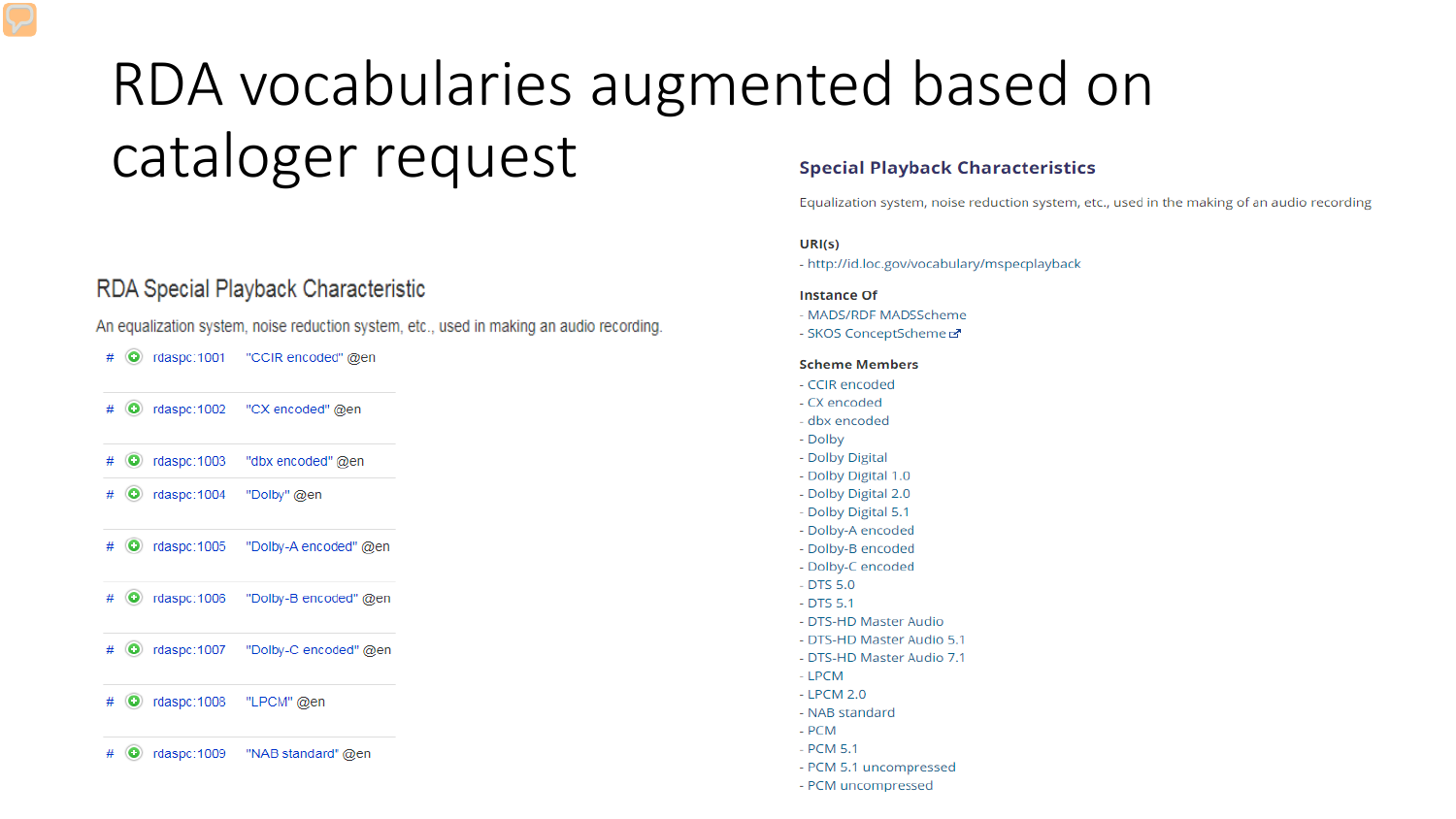### Use Expressions as needed

- Flexible modeling: works and expressions generally combined as most resources are one-off
- Work/expression identification has issues when dealing with multiple media, especially unique resources
- Our focus is on relationships and graphs